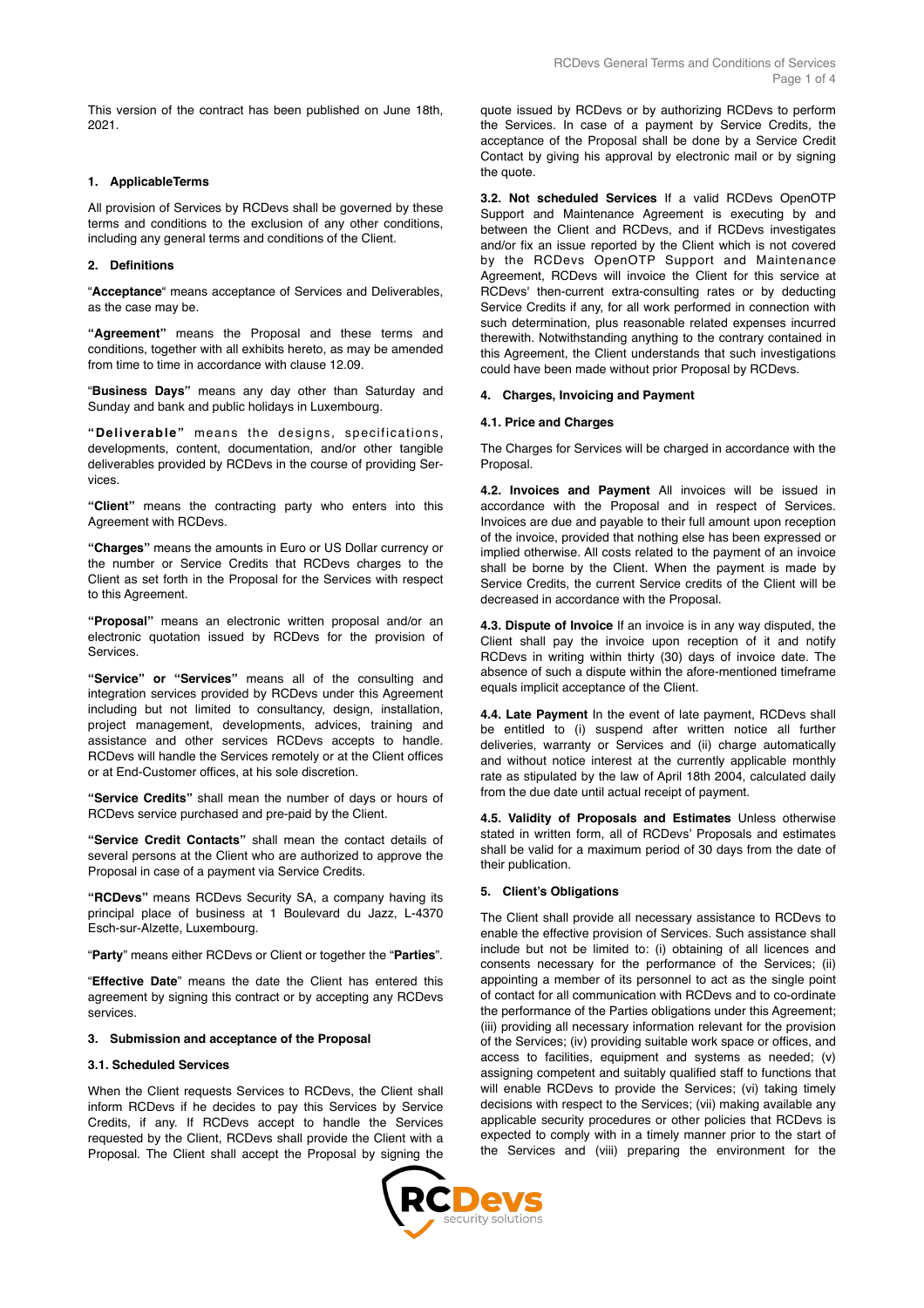#### **6. Change Control Procedure**

Either Party may propose any reasonable change or enhancement to the Services ("**Change**"). The Party requesting the Change shall notify the other Party in writing (the "**Change Order Request**") specifying (i) the proposed Change, (ii) the objective or purpose of the Change, (iii) the requirements and specifications and (iv) the requested time schedule for the Change. As soon as practicable RCDevs shall notify the Client in writing (i) if the proposed Change is acceptable and (ii) as the case may be, any impact the proposed Change may have on the cost and timing of the Services and required resources ("**Change Order Response**"). The Parties must provide written approval (a "**Change Order**") to the Change Order Response to authorize the Change prior to it being put into effect. Change Orders shall thereafter constitute the revised Services.

#### **7. Delivery**

RCDevs will use its reasonable efforts to provide the Services within the agreed timeframes, if any.

#### **8. Representations and Warranties**

#### **8.1. Service warranty**

RCDevs shall provide the Client the Services with reasonable skill and care in accordance with generally accepted industry standards and practices.

#### **8.2. Disclaimer Of Warranties**

Except as expressly stated in this warranty section, RCDevs provides Services "as is" and makes no other express warranties, written or oral, and all other warranties are specifically excluded, including but not limited to the implied warranty of merchantability, fitness for a particular purpose or non-infringement, and any warranty arising by statute, operation of law, course of dealing or performance, or usage of trade.

### **9. Termination**

Without prejudice to its other rights and remedies, either Party may terminate this Agreement immediately by written notice to the other if the other Party: (i) is in material breach of any of its obligations under this Agreement and, if capable of remedy, the Party in breach shall have failed to remedy that breach within thirty (30) days after receiving written notice requiring it to remedy that breach; or (ii) is unable to pay its debts or becomes insolvent or an order is made or a resolution passed for the administration, winding-up or dissolution of the other Party (otherwise than for the purposes of a solvent amalgamation or reconstruction), (iii) appoints an administrative or other receiver, liquidator, administrator, trustee or similar officer is appointed over all or any substantial part of the assets of the other Party or the other Party enters into or proposes any composition or arrangement with its creditors generally or anything analogous to the foregoing occurs in any applicable jurisdiction (iv) is materially in breach of its payment obligations. Termination of this Agreement shall be without prejudice to the rights of the Parties already accrued and existing. In any event, the Client shall pay all (i) the Charges for Services performed, (ii) any other cost of RCDevs' personnel assigned to the performance of the Services and (iii) any other expenses incurred by RCDevs including accrued interest up to the date of termination. Notwithstanding anything in this Agreement that may be interpreted to the contrary, RCDevs may terminate this Agreement without cause and without liability upon 30 days' prior written notice to the Client.

#### **10. Security and Confidentiality**

### **10.1. Confidential Information**

A Party may have access to the confidential information of the other Party. Any Proposal or any information marked as confidential ("Confidential Information") shall be treated as confidential. Each Party shall take all reasonable measures to keep the Confidential Information and the terms of this Agreement in strict confidence and shall not disclose it to any third party without the prior written consent of the disclosing Party. During the Service, RCDevs may collect some personal data such as the name, electronic email and address of some representatives of Client as required by law or for legitimate business purposes and in compliance with the EU General Data Privacy Regulation coming into force May 25, 2018. Client expressly consents to the collection and processing of such information by RCDevs. This information will not be transferred to any third party or processed by RCDevs for any other purposes than the ones for which the data was initially collected. In accordance to the law, RCDevs will delete this data in a reasonable delay after the end of any business relationship with the Client and will only retain the data as long as necessary for the provision of services to the Client under this Agreement or as otherwise required by law. Any person concerned by such private data collection can contact RCDevs anytime at privacy@rcdevs.com to access, modify or delete one's information.

The Client agrees to receive electronically all communications, agreements, and notices that RCDevs provides in connection with any RCDevs Products ("Communications"), including by email, text, in-app notifications, or by posting them on the RCDevs web site. The Client agrees that all Communications that RCDevs provides to the Client electronically satisfy any legal requirement that such Communications be in writing.

**10.2. Disclosure** Each Party agrees that all Confidential Information received from the other Party will be disclosed by the receiving party only to its employees or subcontractors on a need-to-know basis, and that the receiving Party will inform such persons of its obligations under this Agreement.

Nothwithstanding the foregoing and on the strict condition of non-disclosing any Client's business secrets, RCDevs is entitled to list and disclose Client's name and to publish use cases related to the relationship established by this Agreement.

**10.3. Exceptions** Confidential information shall not include information which (i) is obtained by receiving Party from the public domain without breach of this Agreement and independently of receiving Party's knowledge of any Confidential Information; (ii) was lawfully and demonstrably in the possession of receiving Party prior to its receipt from disclosing Party; (iii) is independently developed by receiving Party without use of or reference to the Confidential Information; or (iv) becomes known by receiving Party from a third party independently of receiving Party's knowledge of the Confidential Information and is not subject to an obligation of confidentiality.

Notwithstanding the foregoing and on the strict condition of nondisclosing any Client's business secrets, RCDevs is entitled to

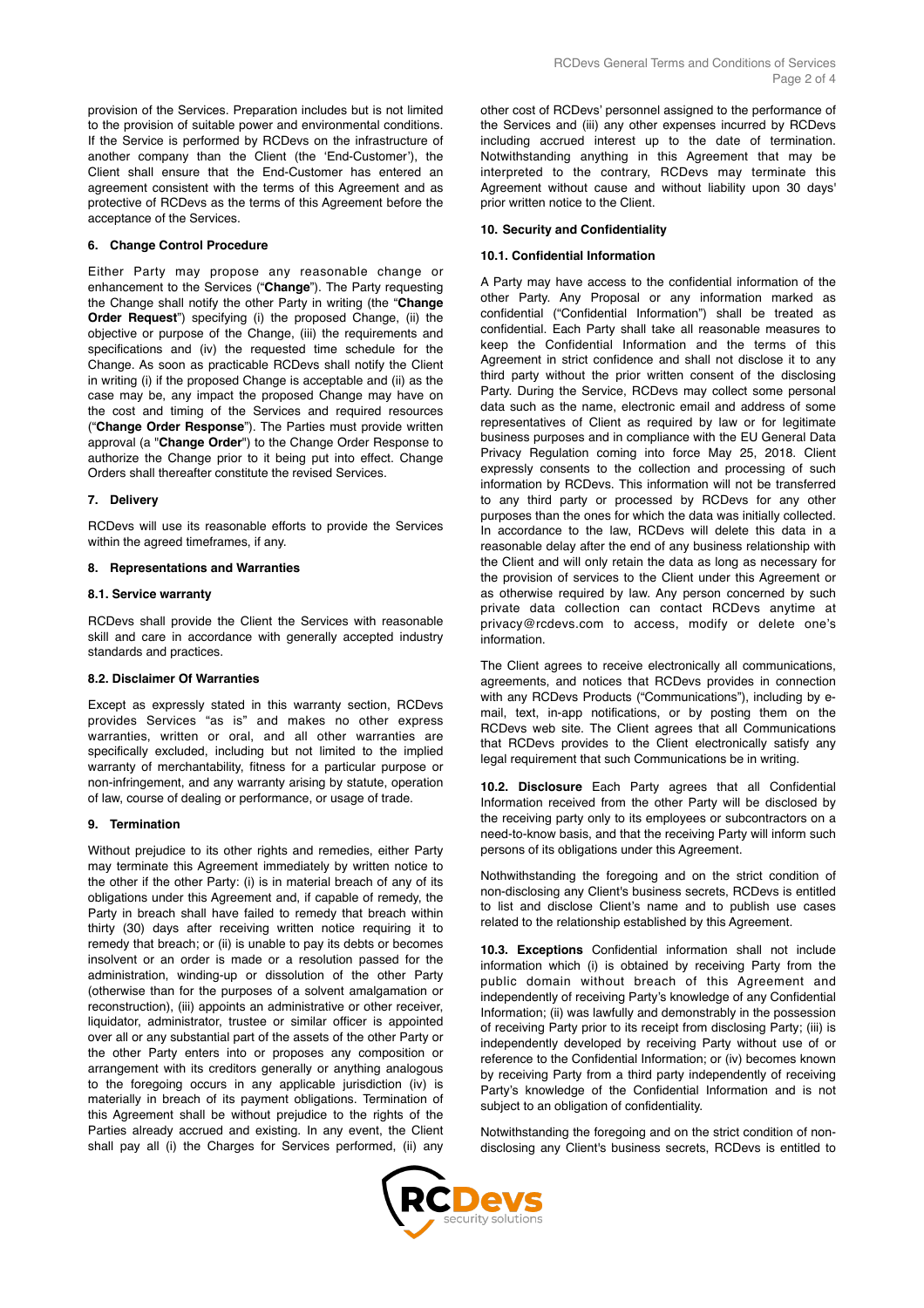list and disclose Client's name and to publish use cases related to the relationship established by this Agreement.

## **10.4. Data Security**

Each Party shall use its reasonable efforts to ensure that all data in connection with this Agreement is only stored on secured infrastructure. Furthermore, RCDevs shall use its reasonable efforts to take any and all steps and procedures necessary in order to guarantee the security of a Client's data and communications in connection with this Agreement.

## **11. Liability**

This Agreement sets out RCDevs' entire liability to the Client.

TO THE MAXIMUM EXTENT PERMITTED BY APPLICABLE LAWS, IN NO EVENT SHALL RCDEVS, HIS OFFICERS, EMPLOYEES AND/OR LICENSE PROVIDERS BE HELD LIABLE FOR ANY LOST PROFIT, REVENUE, SAVINGS OR SALES, OR FOR ANY LOSS OF DATA, OR FOR COSTS EXPENDED TO PROCURE SPARE GOODS OR SERVICES, FOR PROPERTY DAMAGE, PERSONAL DAMAGE, LOSS OF USE, BUSINESS INTERRUPTION, LOSS OF BUSINESS INFORMATION OR FOR ANY SPECIAL, DIRECT, INDIRECT, INCIDENTAL, ECONOMIC, COVERING, CRIMINAL, SPECIAL OR CONSEQUENTIAL DAMAGE, CAUSED IN ANY MANNER WHATSOEVER, WHETHER ARISING FROM A CONTRACT, NEGLIGENCE OR OTHER FACT ESTABLISHING THE OCCURRENCE OF LIABILITY, INCURRED DUE TO THE USE OF OR IMPOSSIBILITY TO USE THE SOFTWARE, EVEN IN THE EVENT THAT RCDEVS OR HIS LICENSE PROVIDERS HAVE BEEN NOTIFIED OF THE POSSIBILITY OF SUCH DAMAGE. BECAUSE CERTAIN JURISDICTIONS AND CERTAIN LAWS DO NOT PERMIT THE EXCLUSION OF LIABILITY BUT MAY ALLOW THE LIMITATION OF LIABILITY, THE LIABILITY OF RCDEVS, HIS OFFICERS, HIS EMPLOYEES AND/OR LICENSE PROVIDERS IN SUCH CIRCUMSTANCES SHALL IN NO EVENT EXCEED AN AMOUNT EQUAL TO 5.000 EUROS (Five thousand EUROS).

No provision of this Agreement shall affect the rights of such a Party for which the law recognizes the rights and position of a consumer. RCDevs on his own behalf, on behalf of his officers, employees and on behalf of his license providers shall act for the purpose of refusal, exclusion or limitation of the obligations, liability and warranties as set out in this clause 11, except for any other purpose or in any other matters.

## **12. General Provisions**

#### **12.1. Governing law and Jurisdiction**

This Agreement shall be governed by and construed and interpreted in accordance with Luxembourg law. Any dispute arising out of or in connection with this Agreement shall be the subject of the exclusive jurisdiction of the Courts in Luxembourg.

## **12.2. No partnership**

Nothing in this Agreement shall be construed as creating a joint venture, partnership or other business association outside the terms of this Agreement. RCDevs' personnel providing Services to the Client shall not be deemed to be an employee of the Client for any purpose whatsoever. Each Party shall remain an independent contractor. Neither Party shall have authority to contract for or bind the other in any manner whatsoever.

### **12.3. Subcontracting**

RCDevs may subcontract the whole or a part of the Services to one or more third parties but shall remain solely responsible for its obligations under this Agreement.

### **12.4. Non-Solicitation**

During the period commencing on the Effective Date of the Agreement and ending one year following the termination date of this Agreement, the Client shall not, without RCDevs prior written consent, directly or indirectly; (i) solicit or encourage any person to leave the employment or other service of the RCDevs Group; or (ii) hire, on behalf of the Client or any other person or entity, any person who has left the employment within the one year period following the termination of that person's employment with the RCDevs Group; or (iii) hire, on behalf of the Client or any other person or entity, any person who is employed by the RCDevs Group. During the period commencing on the Effective Date through and ending one year following the termination date of this Agreement, the Client will not, whether for its own account or for the account of any other person, intentionally interfere with the relationship of RCDevs Group with, or endeavor to entice away from RCDevs group, any person who during the term of the Agreement is, or during the preceding one-year period, was a tenant, co-investor, codeveloper, joint venturer or other customer of RCDevs Group.

## **12.5. Assignment**

Neither this Agreement nor any rights or obligations of Client hereunder shall be assignable or transferable by Client, in whole or in part, by operation of law or otherwise, without the prior written consent of RCDevs. Any attempted assignment, subcontract or other transfer of this Agreement or any of Client's rights or obligations hereunder will be void ab initio and will be considered a material breach of this Agreement.

### **12.6. Entire Agreement; Paragraph Headings; Severability; Waiver**

This Agreement, including any documents incorporated by reference, constitute the entire agreement between the parties with respect to the subject matter hereof and supersede all prior agreements, whether oral or written, between the parties with respect to such subject matter. This Agreement shall bind and inure to the benefit of the parties hereto. The paragraph headings of this Agreement are included for convenience of reference and are not to be used in interpreting this Agreement. The provisions of this Agreement are severable and if any one or more such provisions shall be determined to be invalid, illegal or unenforceable, in whole or in part, the validity, legality and enforceability of any of the remaining provisions or portions thereof shall not in any way be affected thereby. Any failure to enforce any provision of this Agreement shall not constitute a waiver thereof or of any other provision.

## **12.7. Force Majeure**

Neither Party shall be liable for delay or non-performance of its obligations under this Agreement if such delay or default is caused by circumstances beyond its control, including but not limited to fire, flood, accident, storm, acts of God, war, riot, pandemic, government interference, strikes. Dates and times by which RCDevs is required to perform its obligations under this Agreement shall be postponed automatically to the extent that RCDevs is prevented from meeting them by such conditions of force majeure.